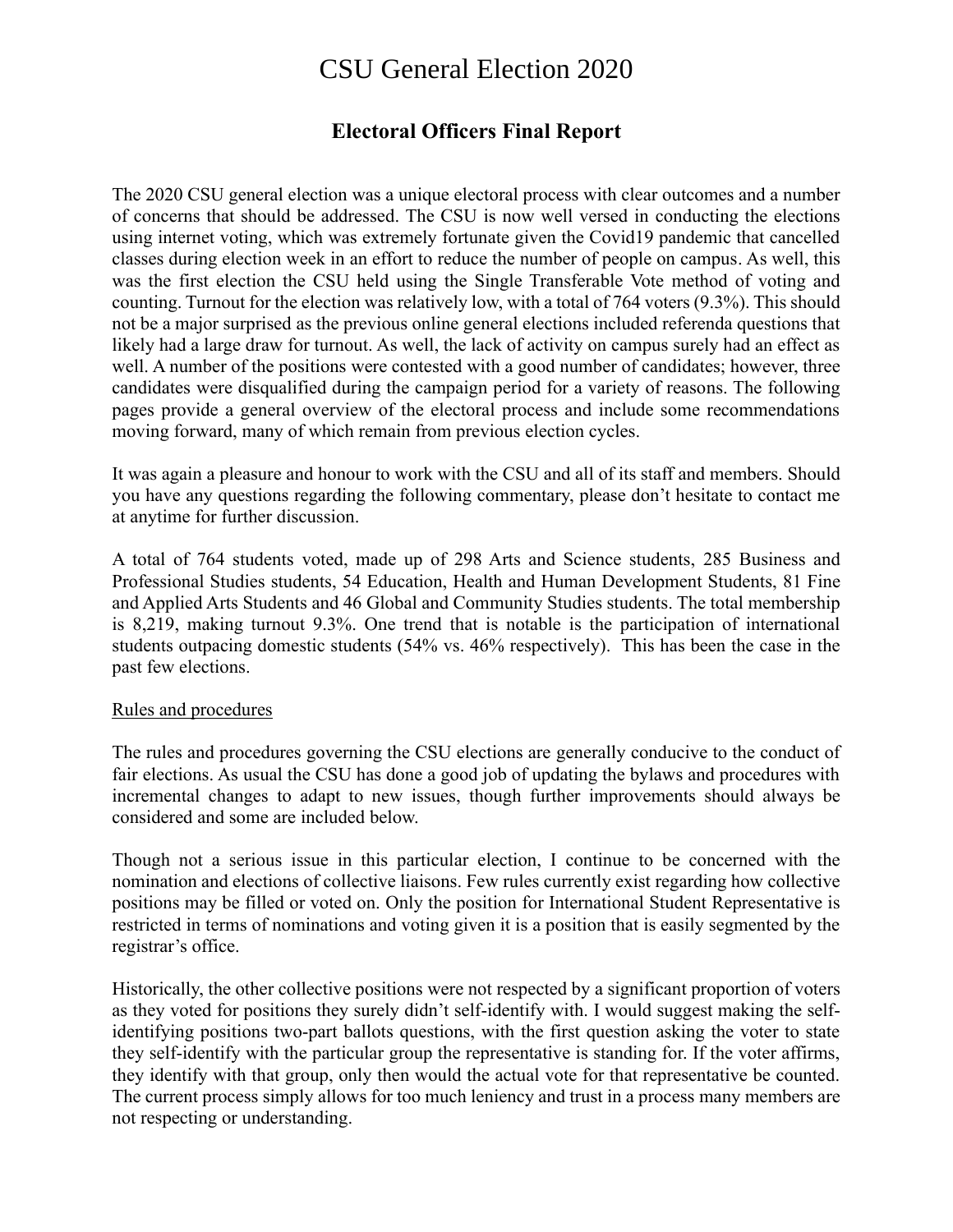Some housecleaning of the rules and procedures should be carried out. It would be helpful to combine articles 4 & 9 regarding complaints and violations. As well, the table of contents on the Procedures Manual does not match the majority of the sections in the manual. An update on this is required. Furthermore, a rule should be established clarifying what is published regarding complaints. The current regulations surrounding complaints and investigations into violations dissuade participants from making complaints as they fear being attached to the public complaint process. As such, very few official complaints are made. A number of individuals wanted to submit complaints, but in the end withdrew the complaint or did not submit one when they learned the complaint would be shared with the respondent (including the name of the complainant). There are obviously pro's and con's both ways on this issue.

The rules also require the CRO to review the vast majority of campaign material prior to the candidates posting said material. While this likely ensures candidates are meeting the rules of the campaign to a greater degree than otherwise, I also feel this is overly paternalistic for a university setting. The candidates should be provided the rules of the process and if the rules aren't met, they should be sanctioned accordingly.

#### **Nominations**

Previous efforts to amend the nominations package in order to simplify the process have paid off and the number of mistakes made on the packages have been reduced dramatically.

The nominations process ran reasonably smoothly. Each of the candidates on the ballot fulfilled their nomination requirements. The pre-check deadline was used again and was an effective way of getting candidates to submit nomination packages early to ensure their packages met the required criteria to be nominated allowing time for any corrections. Several packages were submitted prior to the pre-check deadline, so it did have added value.

One nomination package was denied as the member submitted a package with just 25 signatures and a number of the members that signed for that candidate were not CSU members. The potential candidate noted that they collected the signatures at the new Lonsdale Campus where the majority of students are not CSU members. There is no clear way for potential candidates to identify which students are CSU members and which are not. The nomination package has been updated to clearly state that nominators must be CSU member (and that continuing education and executive education students are not CSU members).

As well, eligibility requirements for the CBPS candidates should be amended as they sound more like vacancy criteria rather than enforceable election eligibility criteria. Eg. "Preference is given to candidates who have served as a member of the CBPS presidents' committee."

As noted in the past, if the nomination process could be altered to be completed by students entirely online, it would greatly reduce difficulty in reading and "interpreting" written packages. While this is not a priority, it could be added to a wish list.

The optional "Candidate Statement" submission deadline is a few days after the nomination package deadline which I believe increases the number of candidates who submit the statements. The statements are a primary reference tool that members may use to distinguish the candidates when voting. Nevertheless, there were a number of candidates that did not submit statements, and several that attempted to submit them after the deadline.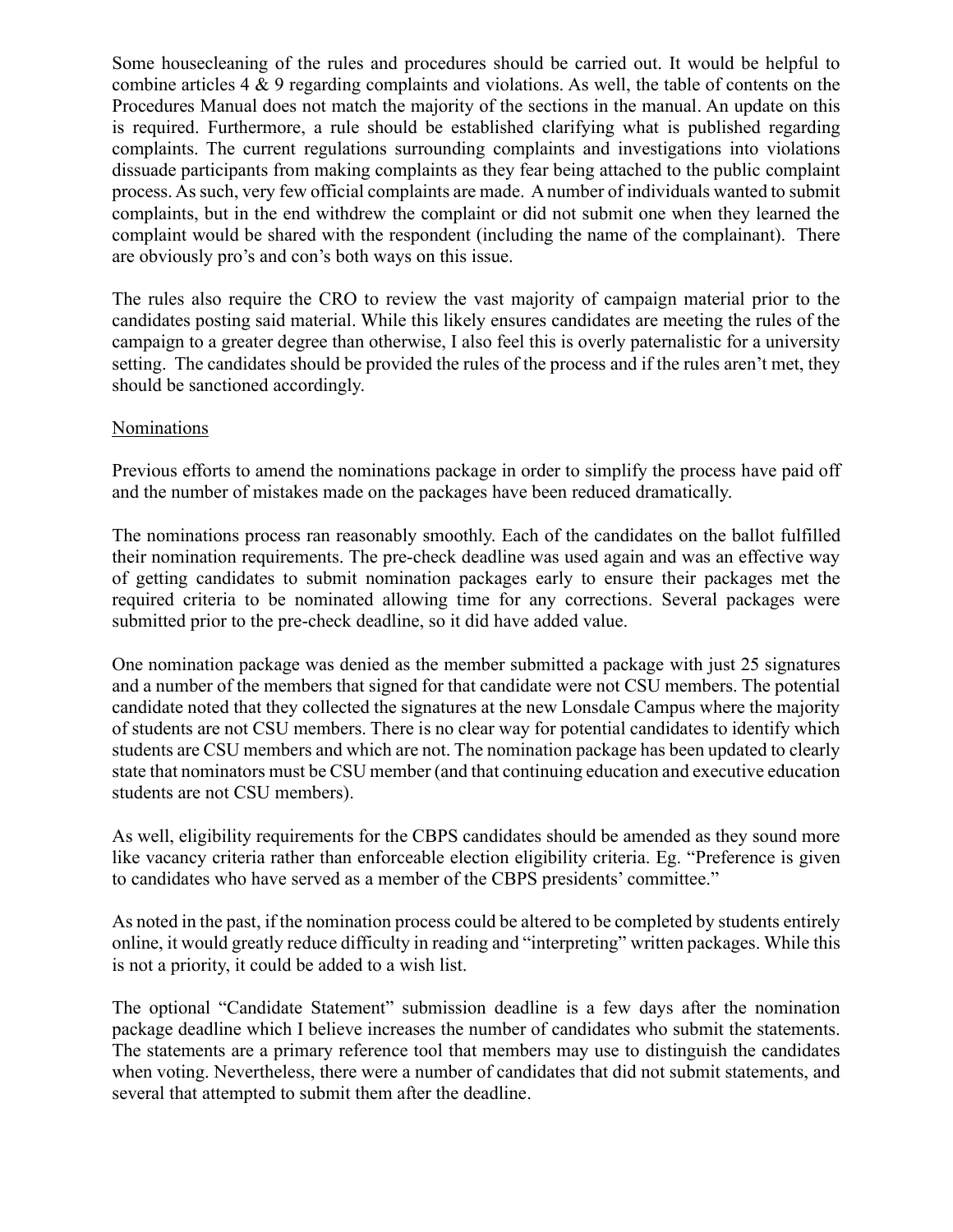## Candidate Orientation Meeting

The Candidate Orientation meeting is an excellent opportunity for candidates to meet the CRO and learn about the important process they are embarking on. It is also helpful for the CRO to meet the candidates. However, as noted previously, it is extremely difficult for all candidates to be available for one such meeting. The current rules state that candidates cannot begin their campaign until they complete such a meeting with the CRO. Rather than require subsequent in person meetings, I organized several phone meetings for candidates unable to meet with me at the initial Candidate Orientation meeting. In the future, I intend to offer three alternative times and if a candidate cannot meet at one of those times, they should not be allowed to campaign in the process as running an infinite number of orientation meetings is frustrating and if someone is a serious candidate they should be able to meet at one of the 4 times (offered at different times of day and evening).

To encourage students to make an effort to attend the actual Candidate Orientation meeting, some incentives should be noted, including the fact that their campaign cannot begin until this meeting is complete. One issue that clearly arose is that a number of candidates did not understand the rules of the electoral process, even though they participated in the candidate orientation where some of those rules were summarized and the candidates were told to ensure they understood all rules by reading the CSU bylaws and procedures with regard to the elections.

#### Advertising

A good amount of advertising was provided regarding this electoral process and certainly election days were further highlighted by the effective campaign of candidates. Certainly, a massive driver of turnout for internet voting are the bulk emails that are sent out via Simply Voting providing information on how to cast a ballot.

# All Candidates Forum

The all candidates' forums were a great opportunity for candidates to speak to members, but also for members to learn about the candidates. This year, greater participation was seen at the forums. This is not usually the case and further efforts to advertise this opportunity may be effective in drawing more people to such events. Again, the Capilano Courier carried out the process, which has been a positive development.

# Polling

The polling process was held over 3 days, starting at 9 am on March  $17<sup>th</sup>$  and ending at 5 pm on March 19<sup>th</sup>. Given the concerns with Covid19, the decision was taken to cancel the information booths that would normally be set up at both the main and Sunshine Coast campuses. This is an element that needs to be considered for next election as the procedures require a booth on all campuses and there is now a campus in Lonsdale. If the regulations remain the same, another information booth will be required at that campus as well.

Ideally, the internet voting vendor would allow for members to cast ballots as many times as they wanted, with each subsequent ballot cast cancelling their previous ballot. This would go to some lengths in addressing concerns with candidates or other students putting pressure on individual members to vote for them while hovering over their computer.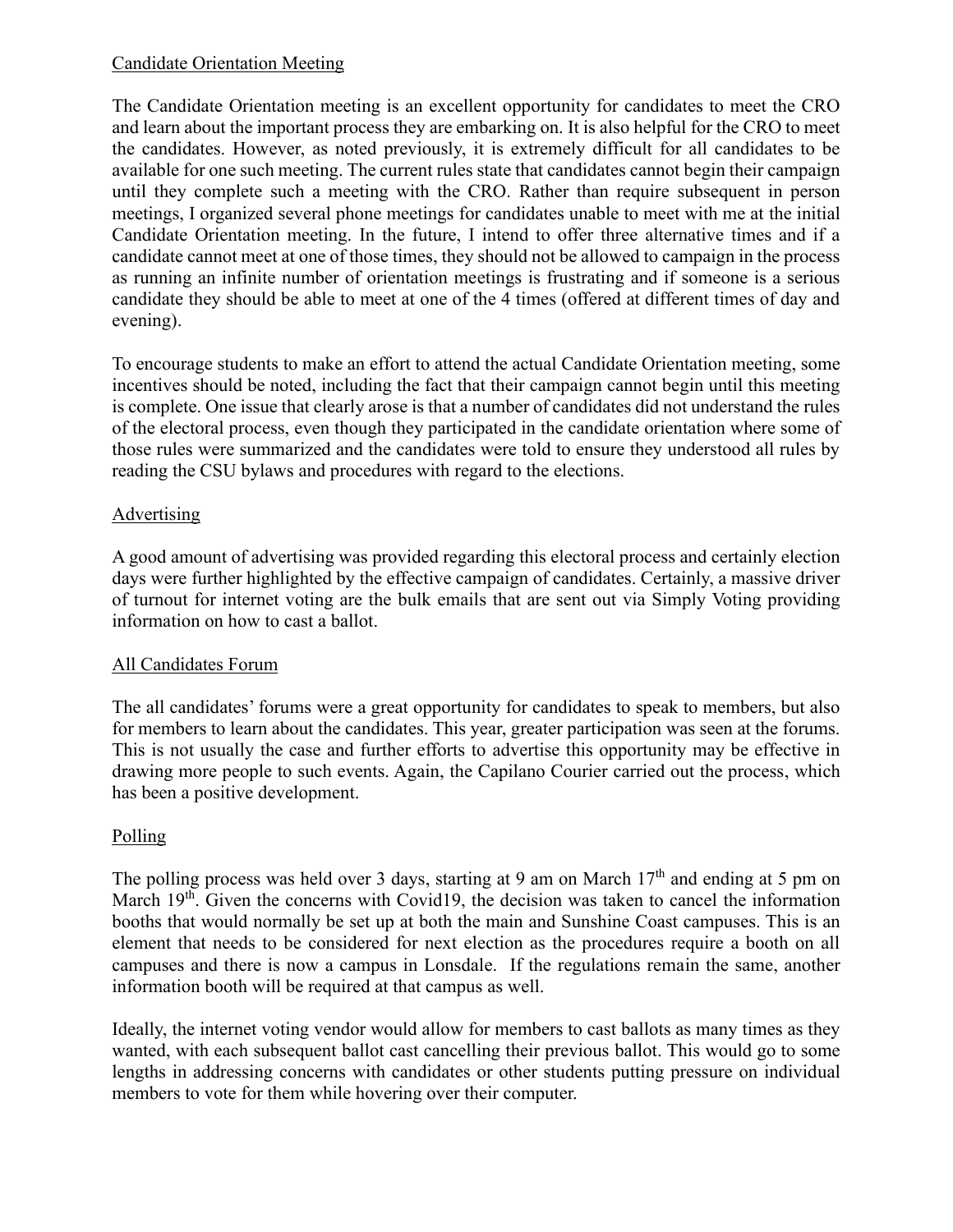# Ballot

The ballot was created on the Simply Voting template for ballot production and suited our purposes nicely. One element of the STV voting process that was likely not clear to candidates or voters was the method in which tie votes would be handled. Indeed, there was one tie vote in the first round between 2 candidates and the number of  $2<sup>nd</sup>$  preferences that went to the other candidate is how the tie is broken. This method should be discussed by the governance committee as it has both pro's and con's, including incentives for strategic voting.

#### Complaints and Appeals

A number of issues were raised during this round of elections, including 3 disqualifications and one formal complaint. Nevertheless, in many cases, members are unwilling to make a pubic complaint given fears about how the individual they are complaining about may respond. Through the process, I received over 100 emails regarding complaints, including many emails from supporters of some of the candidates that were disqualified, seeking to have me reinstate the candidates.

As mentioned, unfortunately, I had to disqualify 3 candidates during this election process. I have no desire to remove candidates and would far prefer to keep all candidates in the process if possible. However, I also must work to retain faith in the process and the trust of the electorate in the actual process, bearing in mind that these elections are conducted as per the BC Societies Act.

In all 3 cases I believe that the candidates were simply not aware of basic rules regarding the election, despite the candidates taking part in the candidate orientation process and being told that they should read the sections of the CSU bylaws and procedures that pertain to the elections. In some cases, these candidates believed that they should have been provided warnings prior to being disqualified, however, during an election process, if serious enough rules are being broken, there simply isn't the leeway to provide for warnings.

The one complaint that was filed during this election process targeted an issue that should be clarified in the rules and procedures. A candidate that lost the elections filed a complaint after the results were posted about a candidate that used the Capilano University logo on their campaign poster. I approved the candidate's poster 10 days prior to the results being announced (with a caveat that the university may not accept the candidate using their logo). The CSU rules do not explicitly state that the university logo should not be used. Perhaps such a rule should be made part of the procedures.

A number of issues arose regarding social media posts from people or unnamed handles that posted on behalf of candidates or posted about candidates. This is an area that is nearly impossible to regulate currently, especially with no rules in this regard and a number of candidates or others involved in the elections raised concern with how this affected the process. Consideration could be made to set expectations for such posts (eg. Instagram post Capilano Confession posting various candidate posters and tagging them in various ways or others seemingly campaigning for candidates prior to the official campaign period. In neither case is it easy to attribute any action to a specific candidate. As well, a large volume of campaigning is posted in Punjabi that I simply don't have the resources to monitor.

As noted previously, I believe we are likely to see greater concerns with regard to members voting under pressure from candidate or campaigns. Internet voting removes control of the voting process